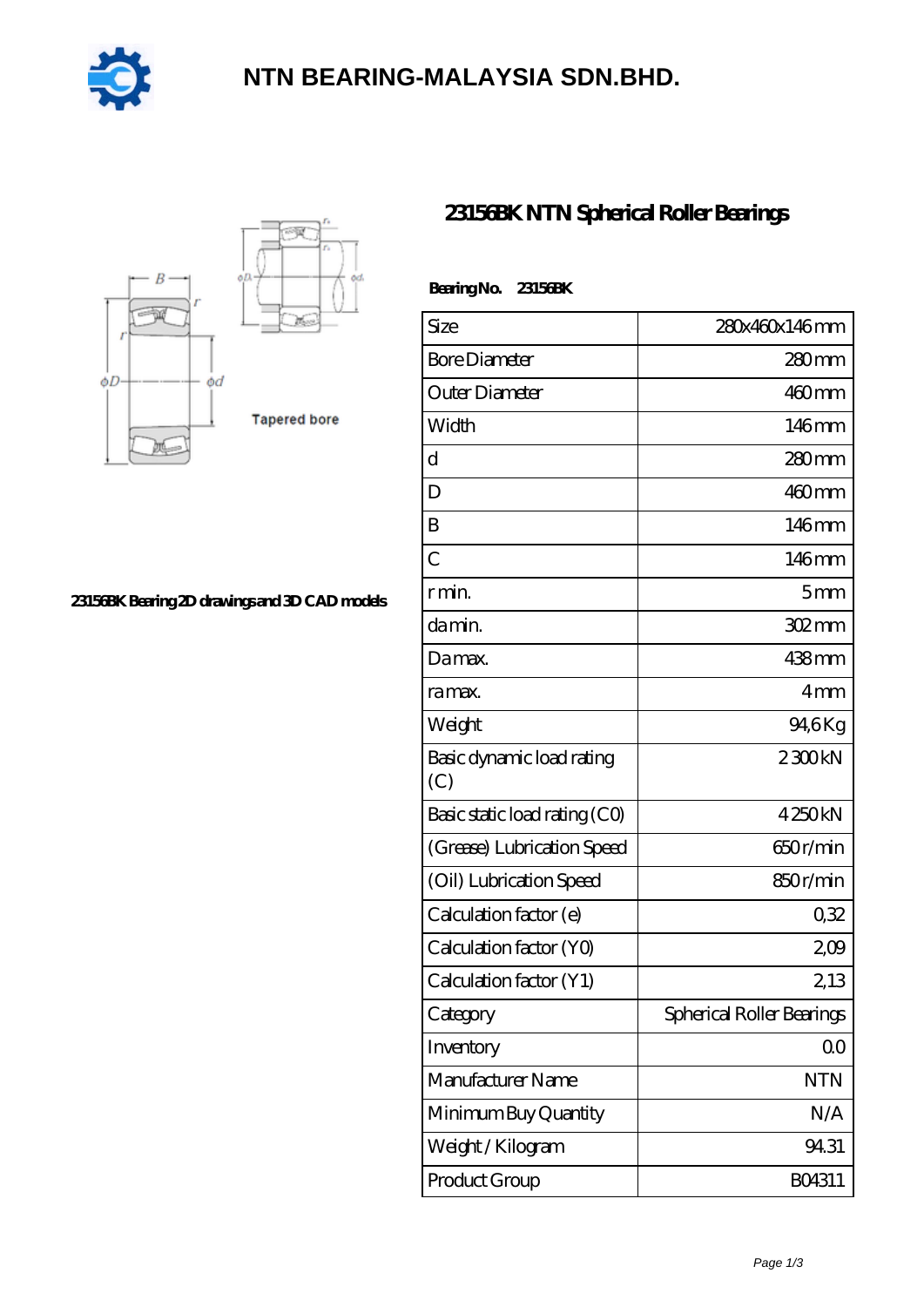

# **[NTN BEARING-MALAYSIA SDN.BHD.](https://bblc.tv)**

| Internal Clearance        | CO-Medium                                                                                                                                                                                                                        |
|---------------------------|----------------------------------------------------------------------------------------------------------------------------------------------------------------------------------------------------------------------------------|
| Mounting Method           | Adapter Mount                                                                                                                                                                                                                    |
| Rolling Element           | Spherical Roller Bearing                                                                                                                                                                                                         |
| <b>Bore Profile</b>       | Tapered                                                                                                                                                                                                                          |
| Cage Material             | <b>Bronze</b>                                                                                                                                                                                                                    |
| Enclosure                 | Open                                                                                                                                                                                                                             |
| Number of Rows of Rollers | Double Row                                                                                                                                                                                                                       |
| Relubricatable            | Yes                                                                                                                                                                                                                              |
| Withdrawal Sleeve         | AH3156AOH3156 (Specify<br>bore)                                                                                                                                                                                                  |
| Withdrawal Nut            | HM62T                                                                                                                                                                                                                            |
| Inch - Metric             | Metric                                                                                                                                                                                                                           |
| Long Description          | 280MM Tapered Bore;<br>460MM Outside Diameter;<br>146MM Width;<br>CO Medium Clearance;<br>Adapter Mount; Double<br>Row of Spherical Roller<br>Bearings; Bronze Cage<br>Material; Open Enclosure;<br>Relubricatable; Adapter Part |
| <b>Other Features</b>     | Order adapter or<br>withdrawal sleeve or nut<br>separately. Others may be<br>available                                                                                                                                           |
| Category                  | Spherical Roller Bearing                                                                                                                                                                                                         |
| <b>UNSPSC</b>             | 31171510                                                                                                                                                                                                                         |
| Harmonized Tariff Code    | 84823080                                                                                                                                                                                                                         |
| Noun                      | Bearing                                                                                                                                                                                                                          |
| Keyword String            | Spherical                                                                                                                                                                                                                        |
| Manufacturer URL          | http://www.ntnamerica.co<br>m                                                                                                                                                                                                    |
| Weight/LBS                | 207.74                                                                                                                                                                                                                           |
| Adapter Part Number       | SNP3156H3156 (Specify<br>bore) Inch   H3156 (Specify<br>bore) Millimeter                                                                                                                                                         |
| Width                     | 5.748Inch   146Millimeter                                                                                                                                                                                                        |